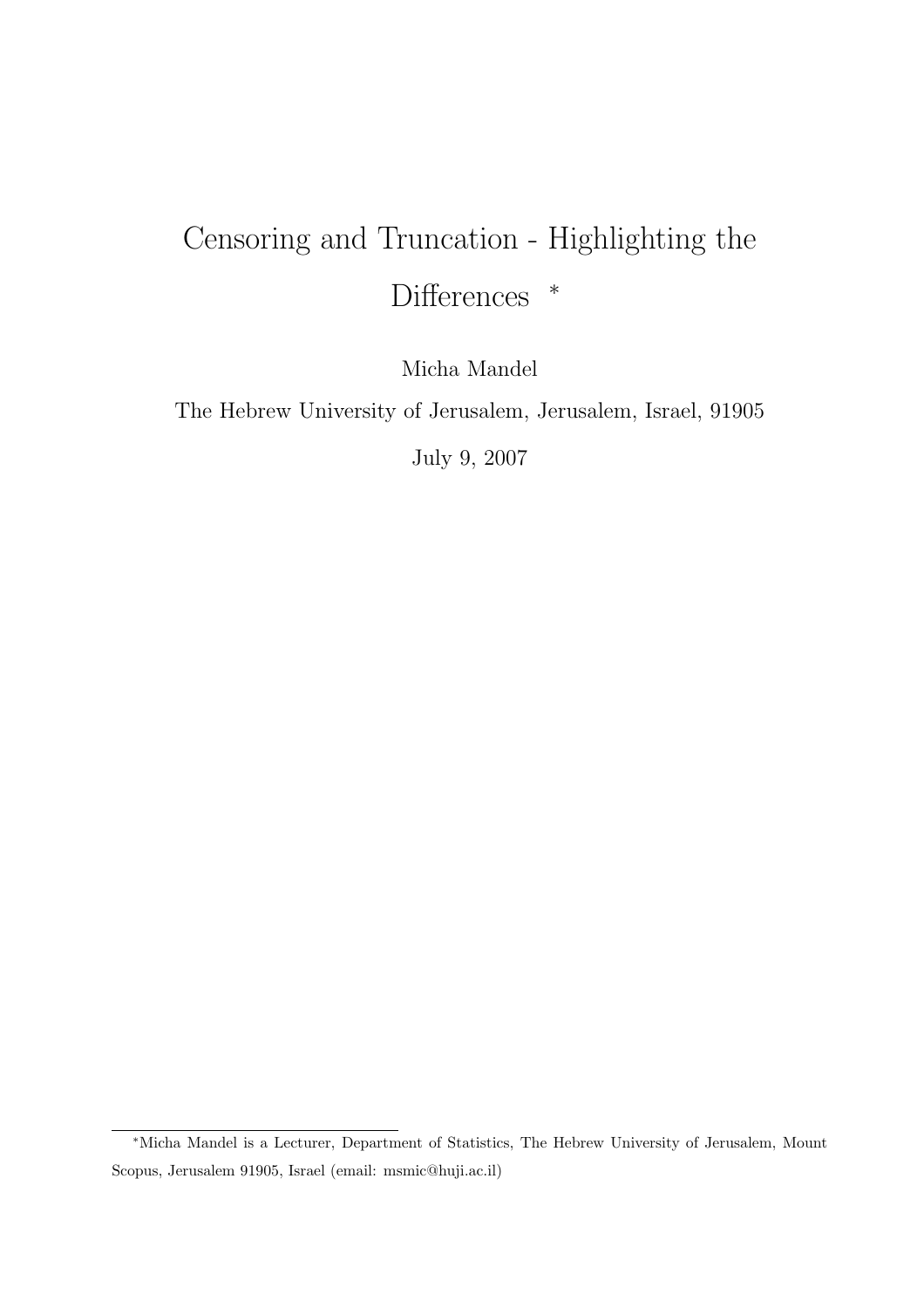#### Abstract

Survival data are very common in the medical science, actuarial science, astronomy, demographic, and many other scientific areas. The most typical characteristic of survival data is incompleteness, where by far the most common models are those of censoring and truncation. Although quite different in nature, the left truncation and the right censoring models result in non-parametric estimates which are very similar in form. However, in other models of truncation and censoring this similarity breaks and estimation should be based on the special properties of each type of incompleteness. In this note, two simple models, one of censoring with a known censoring distribution and the other of truncation with a known truncation distribution, are contrasted and estimation is discussed. The goal is to highlight the differences between the two types of incomplete data in a way that can help analyzing and interpreting more complicated survival data.

KEYWORDS: survival analysis, selection bias, censored data, truncated data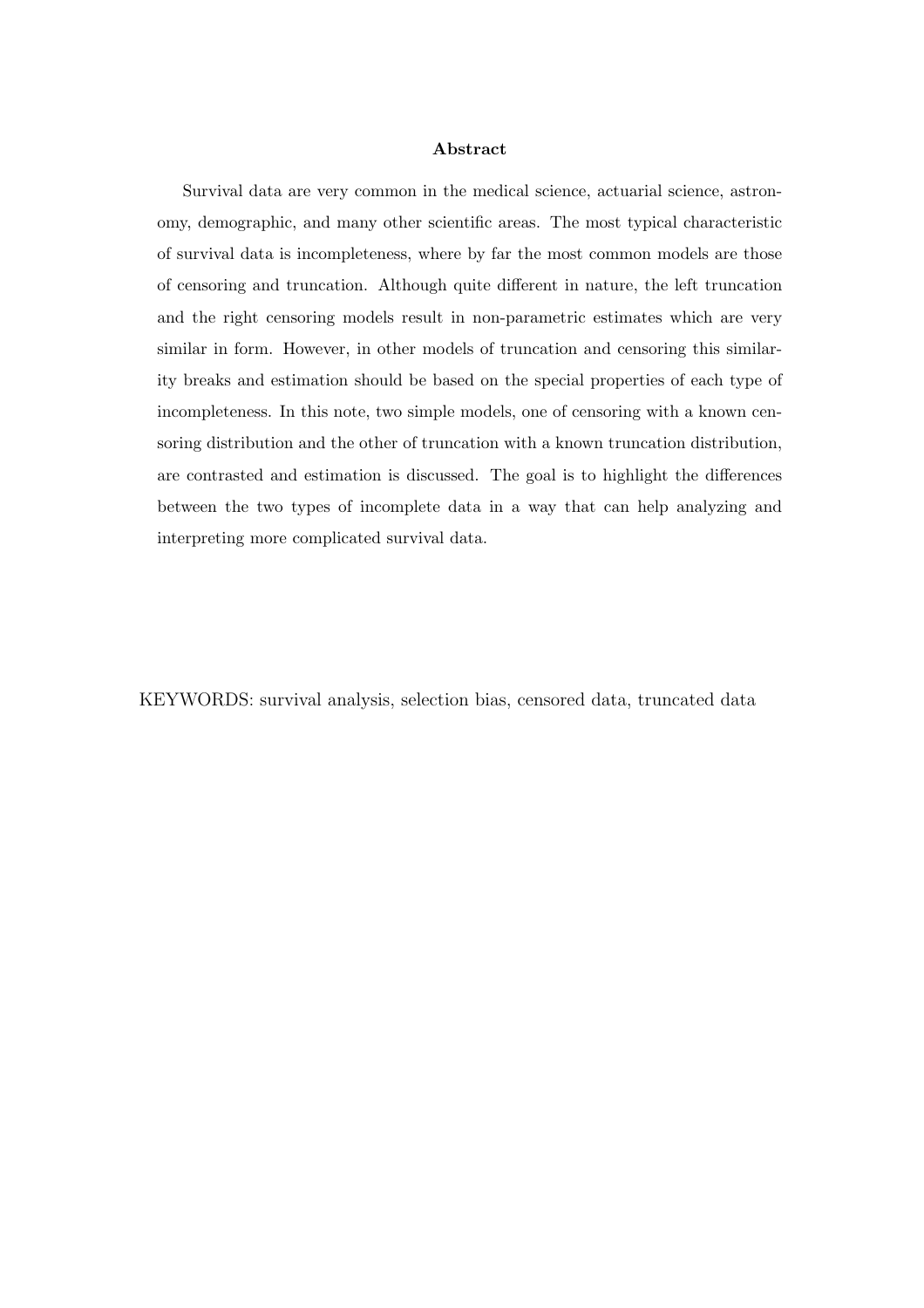# 1 INTRODUCTION

Censoring and truncation are common features of survival data, both are taught in most survival analysis courses. Although very different in nature, many statisticians tend to confuse between them, probably due to the very similar form of their non-parametric maximum likelihood estimates (NPMLEs). In this note, the mechanisms that create censored and truncated data are explored and their differences are highlighted.

We focus on the random censoring model with a known distribution of censoring and on the random truncation model with a known distribution of the truncation variable and show that the NPMLEs have different forms. These simple models illustrate nicely the different natures of truncation and censoring and provide guidelines for analyzing truncated and censored data that are non-standard.

Sections 2 presents the censoring and truncation models and derives their NPMLEs. Section 3 remarks briefly on identification problems and discusses estimation in the fully non-parametric cases. Section 4 demonstrates estimation and identification using a simple example from a study on critically ill patients. Section 5 concludes the paper with a short discussion.

### 2 THE MODELS

It is easy to understand censoring and truncation as deriving from the following model, which for simplicity is presented for the continuous case. Let  $X \sim F$  and  $Y \sim G$  be independent positive random variables with densities  $f$  and  $g$ , respectively. We will look at the representation  $(U, V, \Delta)$  of  $(X, Y)$ , where  $U = \min(X, Y)$ ,  $V = \max(X, Y)$ ,  $\Delta =$  $I{X \leq Y}$  and  $I{A}$  is the indicator function of the event A takes on the value 1 on A and 0 on its complement. The density/probablity function of  $(U, V, \Delta)$  is given by

$$
h(u, v, \delta) = \begin{cases} f(u)g(v) & u \le v , \delta = 1 \\ f(v)g(u) & u < v , \delta = 0 , \end{cases}
$$
 (1)

and will be referred to as the complete data density.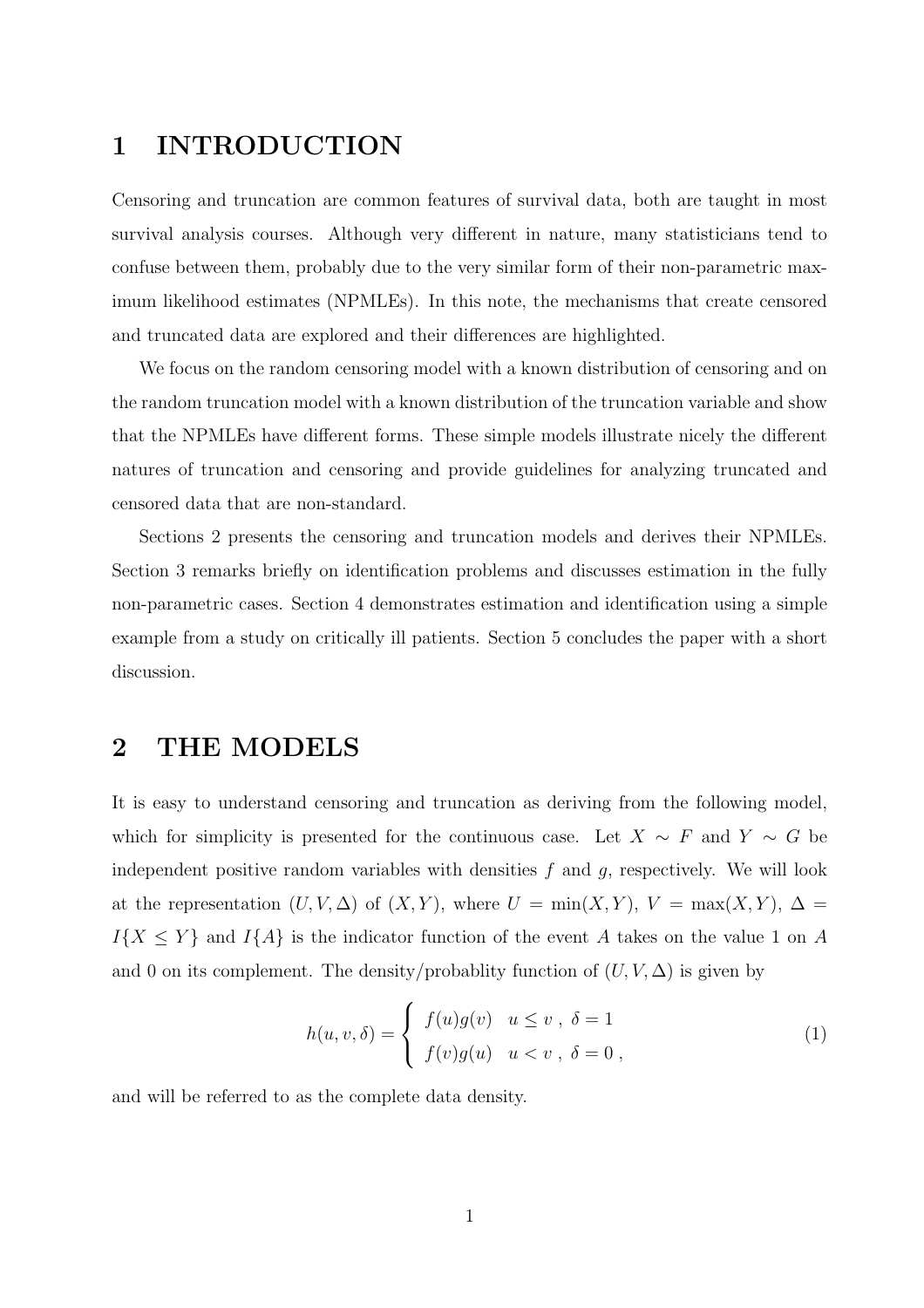#### 2.1 Censoring

Using (1), the *random right censoring model* is described by observing only the data  $(U, \Delta)$ , and the less common *random left censoring model* is defined by the data  $(V, \Delta)$ . Thus, it is clearly seen that random censoring is a missing data model. We next consider right censored data,  $(U, \Delta)$ , and describe non-parametric estimation of F. Estimation of G and estimation under the left censoring model is analogous.

Let  $\bar{F}(x) := P(X > x)$  denote the survival function of X, and let  $\bar{F}(x-) = P(X \ge x)$ . The hazard function of X is defined by  $\lambda_X(x) := f(x)/\overline{F}(x-)$  and plays an important role in survival analysis. The hazard function  $\lambda_X$  identifies the distribution F by the relation  $\bar{F}(x-) = \exp{-\Lambda_X(x)}$ , where  $\Lambda_X(x) := \int_0^x \lambda_X(u) du$  is the cumulative hazard function. The NPMLE of F under the random censoring model is obtained by first estimating the hazard and then transforming to  $F$ ; the details follow.

Let  $(u_1, \delta_1), \ldots, (u_n, \delta_n)$  be n independent realizations of  $(U, \Delta)$ . The naive empirical estimate of  $h(u, 1) = \int_{v \ge u} h(u, v, 1) dv = f(u)\overline{G}(u-)$  is just

$$
\hat{h}(u,1) = \frac{1}{n} \sum_{i=1}^{n} I\{u_i = u, \delta_i = 1\},\tag{2}
$$

where  $\bar{G}(u-) := P(Y \ge u)$ . Next, note that

$$
\bar{K}(u-) := P(U \ge u) = P(X \ge u)P(Y \ge u) = \bar{F}(u-) \bar{G}(u-),
$$
\n(3)

because of independence. The empirical estimate of  $\overline{K}(u-)$  is

$$
\hat{K}(u-) = \frac{1}{n} \sum_{i=1}^{n} I\{u_i \ge u\}.
$$
\n(4)

Using the relation  $\lambda_X(u) = h(u, 1)/\bar{K}(u-)$  and (2) and (4), a natural estimate of  $\Lambda_X(u)$  is

$$
\hat{\Lambda}_X(u) = \sum_{k=1}^m \frac{\hat{h}(t_k, 1)}{\hat{K}(t_k-)} I\{t_k \le u\},
$$

where  $t_1 < t_2 < \cdots < t_m$  are the distinct values of  $u_1, \ldots, u_n$ . The resulting Nelson-Aalen estimate of  $\bar{F}(u-)$  is  $\exp{\{-\hat{\Lambda}_X(u)\}}$ .

In the discrete case, the hazard function is defined in a similar way as  $\lambda_X(t) = P(X =$  $t$ / $P(X \ge t)$ . The relation between the hazard and the survival function in the discrete case is  $\bar{F}(x-) = \prod_{k|t_k < x} \{1 - \lambda_X(t_k)\}\,$ , where  $t_1, t_2, \ldots$  are the support points of F. Letting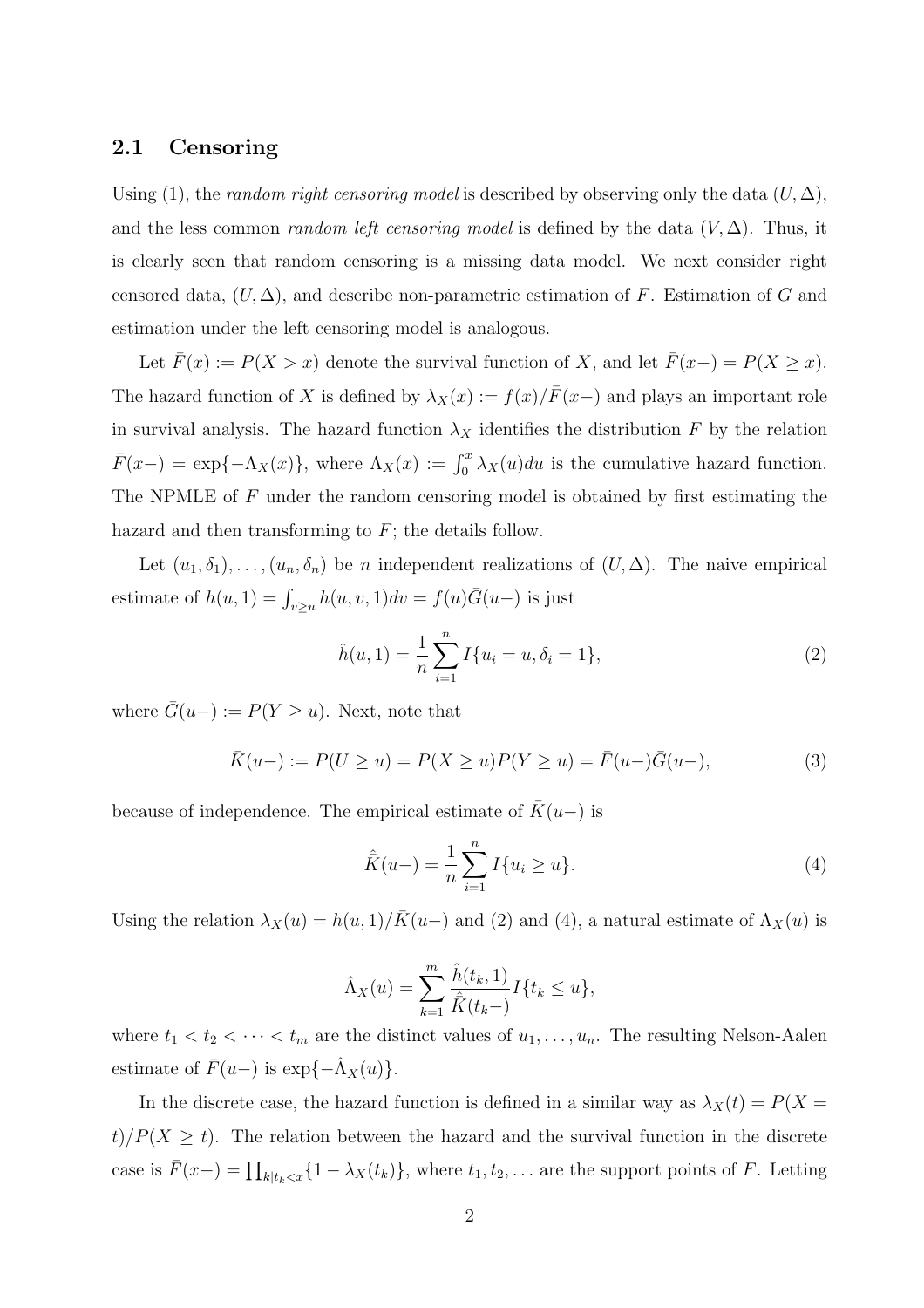$\hat{\lambda}_X(t_k) = \hat{h}(t_k, 1)/\hat{K}(t_k-)$ , the NPMLE of  $\bar{F}$ , known as the Kaplan-Meier or the productlimit estimate is given by

$$
\hat{F}_{KM}(x-) = \prod_{k|t_k < x} \{1 - \hat{\lambda}_X(t_k)\}.\tag{5}
$$

The Kaplan-Meier and the Nelson-Aalen estimators are asymptotically equivalent and usually have very close values when data are continuous. However, they may differ considerably when data are discrete and contain many ties. Note that when deriving the Kaplan-Meier and the Nelson-Aalen estimates, neither  $G$  nor the fact that  $G$  is known was used.

Finally, the notion of the risk group should be mentioned. The risk group at time  $u$ contains all subjects who have not failed nor censored before time u. It is easily seen from (4) that  $n\bar{K}(u-)$  is just the number of subjects in the risk group at time u, i.e., the size of the risk group. Since in the survival analysis terminology the hazard function at  $u$  stands for the instantly probability of failing at u conditionally on being alive up to time  $u$ , the estimate of the hazard can be intuitively understood as the proportion of failures among those who are at risk to fail (see  $(2)$  and  $(4)$ ).

#### 2.2 Truncation

Using  $(1)$ , the *random right truncation model* of F (or left truncation of G) is described by observing the data  $(U, V)$  only if  $\Delta = 1$ . The way the model is presented shows explicitly its nature and the difference between truncation and censoring. Whereas censoring is a model of missing observations (missing V values), truncation is a model of selection bias (selecting only those data points whose  $\Delta$  values are 1). Therefore, estimation using truncated data is naturally based on methods for selection bias models (e.g., Vardi, 1985).

The likelihood of an observation is the density of  $(U, V)|\Delta = 1$  and it equals  $h(u, v, 1)/P(\Delta = 1)$ 1); it can be written as

$$
\frac{f(u)g(v)I\{u \le v\}}{\int f(z)\overline{G}(z-)dz} = \frac{f(u)\overline{G}(u-)}{\int f(z)\overline{G}(z-)dz} \times \frac{g(v)}{\overline{G}(u-)}I\{u \le v\}.
$$
\n(6)

The right hand side of (6) factors the density of  $(U, V)|\Delta = 1$  to the marginal density of  $U|\Delta = 1$  (first term) and the conditional density of  $V|U, \Delta = 1$  (second term). The marginal density of U in the sample,  $f^*(u) = f(u)\overline{G}(u-) / \int f(z)\overline{G}(z-)dz$ , is a biased (or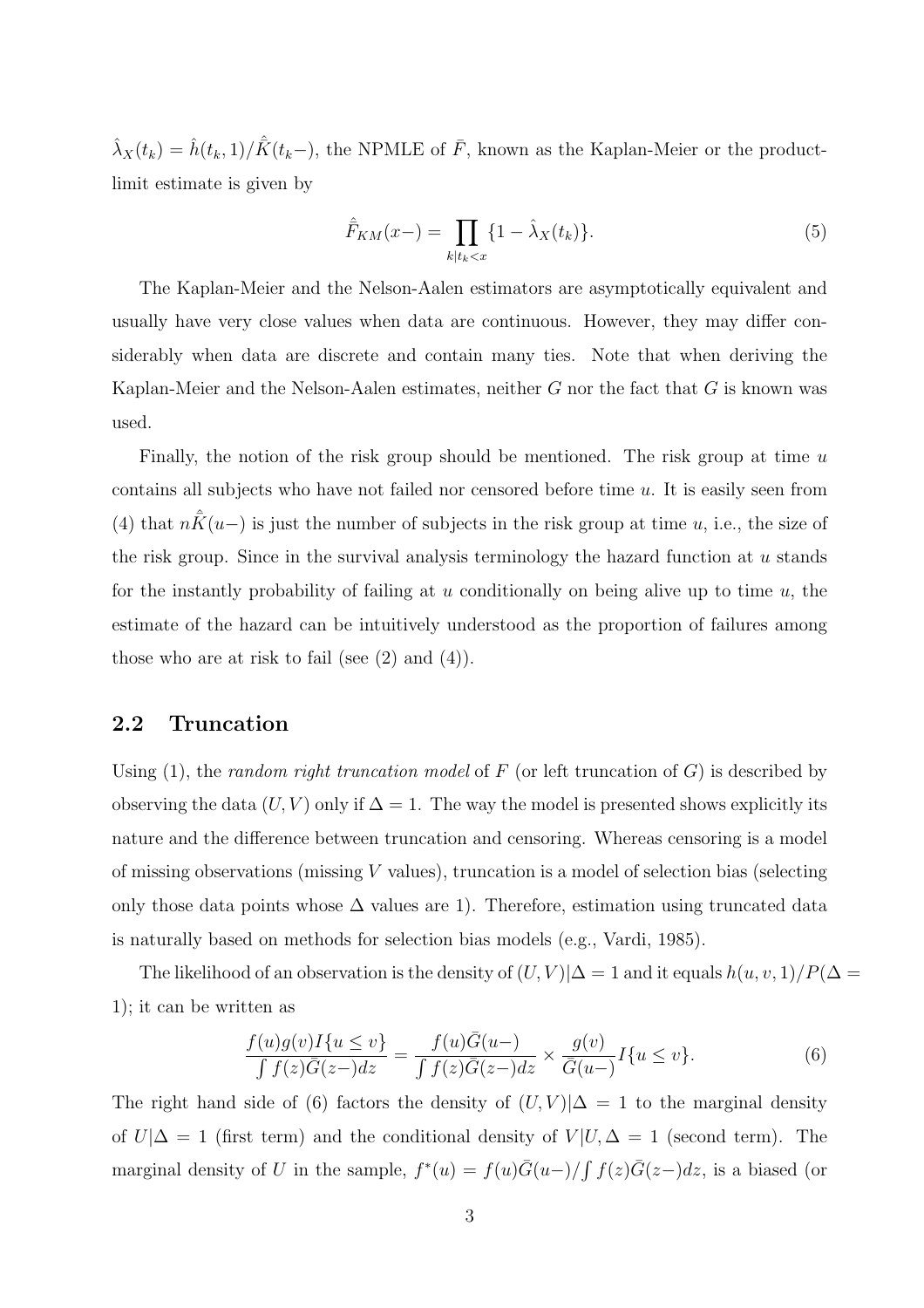weighted) density with a weight  $\bar{G}(z-)$  at z. Thus, as smaller u is, as larger the weight  $\bar{G}(u-)$  is; or phrasing it differently, small values of X have a better chance to be smaller than an independent value of Y and hence have a better chance to be included in the sample.

Since in our model G is known, the conditional density of  $V | U, \Delta = 1$  can be omitted from the likelihood providing a simple algorithm for estimating F: First estimate the biased density using the empirical law,

$$
\hat{f}^*(u) = \frac{f(u)\widehat{G(u-)} }{\int f(z)\overline{G(z-)}dz} = \frac{1}{n}\sum_{i=1}^n I\{u_i = u\},\tag{7}
$$

and then use the inverse transformation  $f(u) \propto f^*(u) / \bar{G}(u-)$  to obtain an inverse weighting estimate for F  $\sum_{n}$ £ t−1<br>1

$$
\hat{F}_{IW}(x-) = \frac{\sum_{i=1}^{n} I\{u_i \ge x\} \left[\bar{G}(u_i-)\right]^{-1}}{\sum_{i=1}^{n} \left[\bar{G}(u_i-)\right]^{-1}}.
$$
\n(8)

Note the important role of G in this estimate and the importance of the assumption that it is known. Note also that data on  $V$ , which in this model are data on  $Y$ , are not used at all by  $(7)$  and  $(8)$ .

In summary, both  $\hat{F}_{KM}$  and  $\hat{F}_{IW}$  use only the data  $(U, \Delta)$ , but for the latter model only points with  $\Delta = 1$  are observed and can be used. This shows that truncation is a more severe incomplete data scenario and in general one can expect  $\hat{F}_{KM}$  to perform better than  $\hat{F}_{IW}$  if the complete data are the same. The example in section 4 demonstrates this point further.

# 3 FURTHER TOPICS

*Identification*. The problem of identifiability, that is, whether  $F$  is estimable from the data. has not been mentioned, although exists in both models. Here again an important difference between truncation and censoring appears. For the right censoring model where the available data are realizations of  $(U, \Delta)$ , if there is an interval  $I = (y_{\text{max}}, x_{\text{max}})$  on which  $G = 1$  and  $F < 1$ , then F is not identifiable on I. In other words, X values that are larger than the possible maximum value of  $Y(y_{\text{max}})$  cannot be seen and hence F cannot be estimated there. Nonetheless,  $F$  is estimable at all points smaller than  $y_{\text{max}}$ . For the right truncation model, the identification problem is different. In fact,  $F$  is either identifiable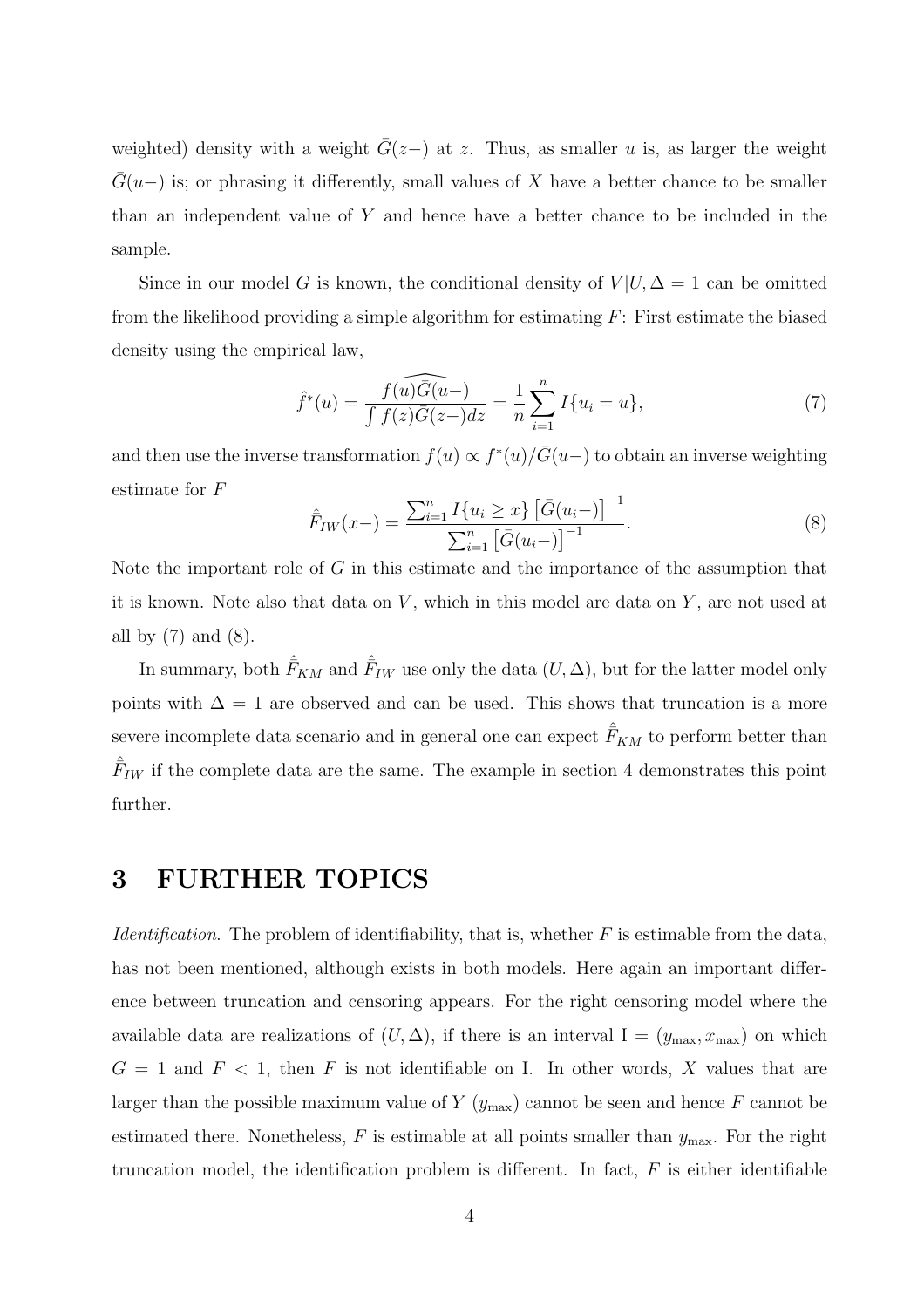everywhere or not identifiable at all, since the only estimable function is  $F/F(y<sub>max</sub>)$ . If  $F(y_{\text{max}}) = 1$ , then F is identifiable, otherwise one cannot estimate F and must replace his/her parameter of interest to the conditional distribution presented above. It is important to distinguish between these two identification problems, and especially to notice that many truncation models force one to estimate parameters which are different than those one initially targeted. The example in the next section illustrates this point further.

Fully non-parametric models. The estimate of  $F$  in the right censoring model does not involve  $G$  and can still be calculated when  $G$  is unknown. This is not the case in the right truncation model. When G is not known, it should be estimated by the data and then plugged in to provide the estimate of  $F$ . Using  $(6)$ , the likelihood of n observations is given by

$$
\prod_{i=1}^n \frac{f(u_i)\overline{G}(u_i-)}{\int f(z)\overline{G}(z-)dz} \times \prod_{i=1}^n \frac{g(v_i)}{\overline{G}(u_i-)}.
$$

Equation  $(7)$  shows that for any G, the maximum value of the first term of the likelihood is  $\prod_{j=1}^n n^{-1} \sum_{i=1}^n I\{u_i = u_j\}$ , which is independent of G. Thus, the algorithm of obtaining the NPMLE is to first estimate G from the conditional likelihood of  $V | U$ , namely  $\prod_{i=1}^{n} g(v_i)/\bar{G}(u_i-)$ , and then plug in the estimate in (8). Shen (2003) shows that this procedure provides the product-limit estimate of  $F$  using the conditional likelihood of  $U|V$ . Thus, although in the fully non-parametric left truncation model the classical product-limit estimate of  $F$  is the NPMLE, it is so only as a coincidence of the product-limit being algebraically equal to an inverse weighting estimate. This point is insightful and should be mentioned much more frequently than it does.

# 4 EXAMPLE

During eight consecutive days in February 2003, professional teams screened all patients in five hospitals in Israel and determined, based on pre-defined criteria, all those who were critically ill (CI) during the last 24 hours. Those selected were followed-up until death or until improvement. Table 1 presents data on the first day and length of CI status for those found outside intensive care units. For example, of the 30 patients deteriorated on the third day, nine were CI for three days and of the 31 subjects entered the study on the seventh day, three were CI for three days. More details can be found in Simchen et.al. (2007).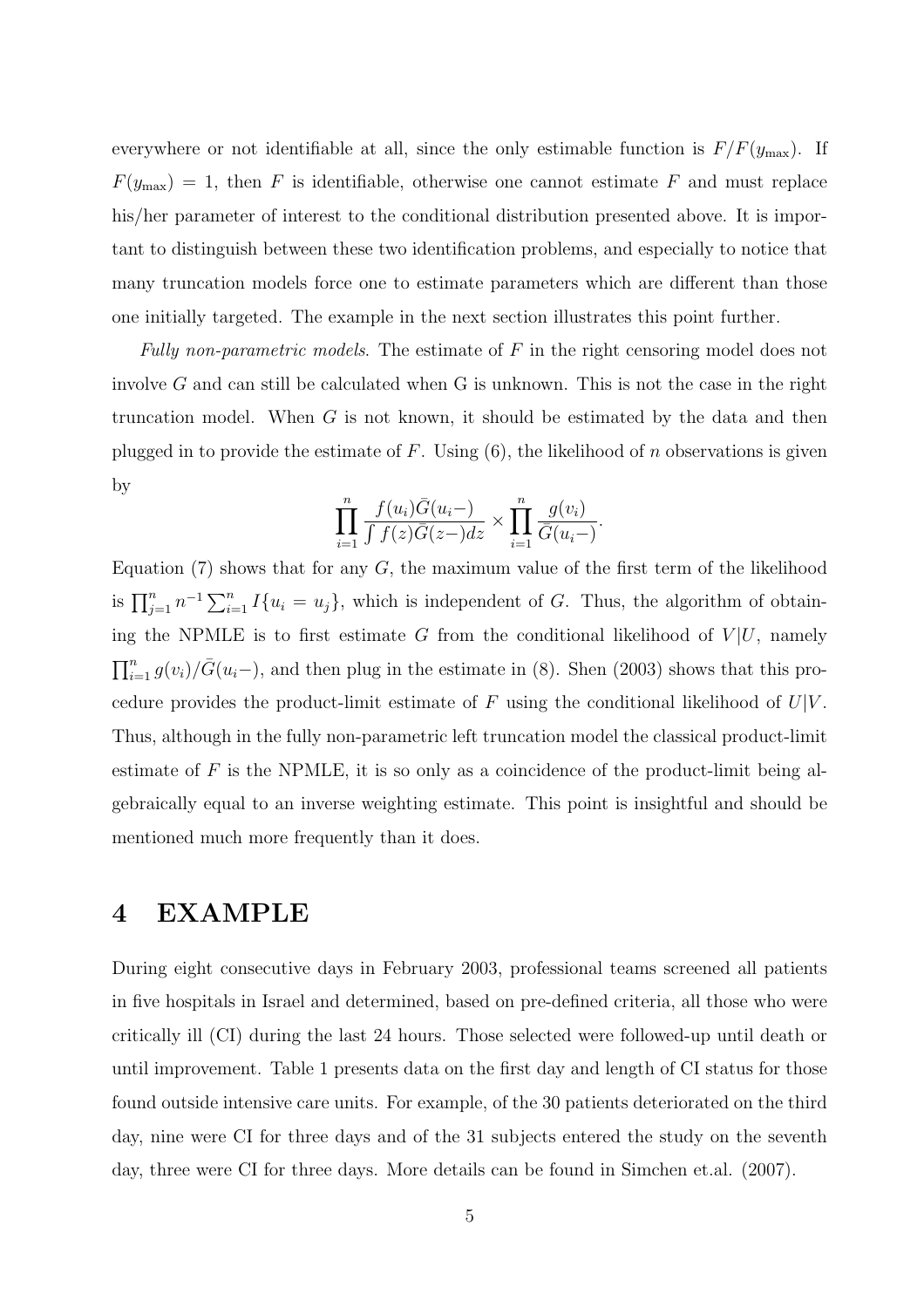| day entered    | Length of being CI (days) |                |                  |                  |                  |                  |                  |                |       |  |
|----------------|---------------------------|----------------|------------------|------------------|------------------|------------------|------------------|----------------|-------|--|
| the survey     | $\mathbf{1}$              | $\overline{2}$ | 3                | $\overline{4}$   | 5                | 6                | 7                | 8              | total |  |
| $\mathbf 1$    | 17                        | 11             | 6                | $\mathbf{1}$     | $\boldsymbol{3}$ | $\overline{2}$   | $\overline{0}$   | $\mathbf{1}$   | 41    |  |
| $\overline{2}$ | 8                         | 13             | 10               | $\mathbf 1$      | $\mathbf{1}$     | $\mathbf{1}$     | $\boldsymbol{0}$ | $\overline{0}$ | 34    |  |
| 3              | 11                        | 7              | 9                | $\overline{2}$   | $\theta$         | $\boldsymbol{0}$ | $\mathbf{1}$     | $\overline{0}$ | 30    |  |
| 4              | 11                        | 12             | $\boldsymbol{0}$ | $\boldsymbol{0}$ | $\boldsymbol{0}$ | $\overline{2}$   | $\theta$         | $\mathbf{1}$   | 26    |  |
| 5              | 11                        | 9              | 3                | 3                | $\mathbf{1}$     | $\overline{2}$   | $\overline{0}$   | $\theta$       | 29    |  |
| 6              | 13                        | 5              | 3                | $\overline{2}$   | $\mathbf{1}$     | $\mathbf{1}$     | $\mathbf{1}$     | $\overline{0}$ | 26    |  |
| 7              | 14                        | $\overline{4}$ | 3                | 5                | $\overline{2}$   | $\overline{2}$   | $\overline{0}$   | $\mathbf{1}$   | 31    |  |
| 8              | 12                        | 9              | $\overline{4}$   | $\boldsymbol{0}$ | $\mathbf{1}$     | $\boldsymbol{0}$ | $\overline{2}$   | $\overline{0}$ | 28    |  |
| total          | 97                        | 70             | 38               | 14               | 9                | 10               | 4                | 3              | 245   |  |

Table 1: Length of being critically ill by day of enrollment

To demonstrate the influence of censoring and truncation assume that subjects were followed only for 5 days. Thus, X, the number of days a patient is CI, and  $Y \equiv 5$ , the follow-up time, are obviously independent. Under the truncation model, no information is given on columns 6-8. Under the censoring model, the number of observations in columns 6-8 is known, but the exact lengths of CI status of these 17 observations are not known. The difference between truncation and censoring in this scenario is in identification. From the censored data, one can estimate  $\bar{F}(6-) = P(X \ge 6)$  by the proportion of patients still deteriorated after day 5 and get  $\hat{F}(6-) = 17/245 \cong .069$ , but F is not identifiable on values greater than 5. From the truncated data,  $P(X \ge 6)$  is not identifiable and hence inference can be made only on  $F/F(5)$ . It is easy to check that in this simple case the estimates of  $F/F(5)$  in the truncation and censoring scenarios match. This is not always the case as shown in the next example.

Suppose now that follow-up ends on the eighth day; thus, those who enter on the  $k$ 'th day are followed for  $8 - k + 1$  days. Here Y is the length of follow-up and its distribution depends on the probability of entering the study on each day of the survey. It is reasonable to assume that the distribution of Y is uniform on  $\{1, 2, \ldots, 8\}$  and that it is independent of X, the length of CI status. The data available are described by the stepped line in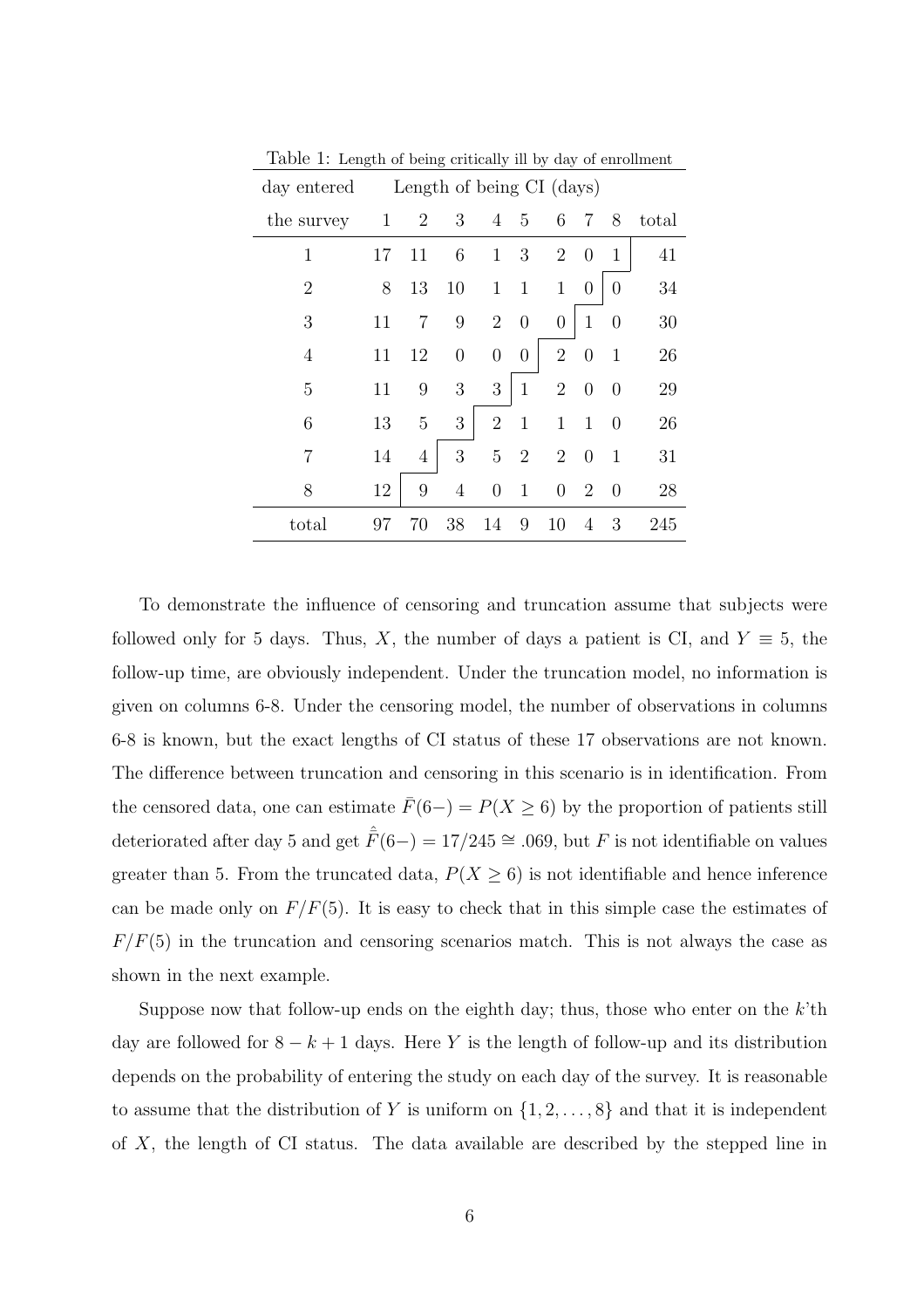| day            |                                            | $\mathbf{1}$   | $\overline{2}$ | 3              | $\overline{4}$ | 5              | 6            | $\overline{7}$ | 8              |
|----------------|--------------------------------------------|----------------|----------------|----------------|----------------|----------------|--------------|----------------|----------------|
| Censored Data  | $#$ failed                                 | 97             | 61             | 31             | $\overline{7}$ | $\overline{4}$ | 3            | $\overline{0}$ | $\mathbf{1}$   |
|                | $#$ censored                               | 16             | 13             | $\overline{5}$ | 3              | 3              | $\mathbf{1}$ | $\overline{0}$ | $\overline{0}$ |
|                | $#$ survived                               | 132            | 58             | 22             | 12             | $\overline{5}$ | $\mathbf{1}$ | $\mathbf{1}$   | $\overline{0}$ |
|                | Hazard $\lambda_X$                         | .396           | .462           | .534           | .318           | .333           | .600         | $\overline{0}$ | $\mathbf{1}$   |
|                | $\hat{\bar{F}}_{KM}$                       | $\mathbf{1}$   | .604           | .325           | .151           | .103           | .069         | .028           | .028           |
| Truncated Data | $#$ failed                                 | 97             | 61             | 31             | $\overline{7}$ | $\overline{4}$ | 3            | $\overline{0}$ | $\mathbf{1}$   |
|                | Weight $(\bar{G})$                         | $\overline{1}$ | .875           | .750           | .625           | .500           | .375         | .250           | .125           |
|                | $\hat{f}^*$                                | .475           | .299           | .152           | .034           | .020           | .015         | $\overline{0}$ | .005           |
|                | $\hat{f} \propto \hat{f}^* [\bar{G}]^{-1}$ | .399           | .287           | .170           | .046           | .033           | .033         | $\overline{0}$ | .033           |
|                | $\bar{F}_{IW}$                             | $\mathbf{1}$   | .601           | .315           | .145           | .099           | .066         | .033           | .033           |
| Complete Data  | $#$ failed                                 | 97             | 70             | 38             | 14             | 9              | 10           | 4              | 3              |
|                | $\hat{\bar{F}}_{COM}$                      | $\mathbf{1}$   | .604           | .318           | .163           | .106           | .069         | .029           | .012           |

Table 2: Estimation of F using censored, truncated and complete data - a comparison.

Table 1, where right truncation means that nothing is observed to the right of this line and censoring means that at each row only the number of observations to the right of the line is known, but their distribution there is not. Note that there is no problem here of identifiability and from both hypothetical data  $F$  is estimable.

Table 2 compares estimates of F assuming truncated and censored data. For comparison, the last block of the table presents an estimate based on the complete data,  $\bar{F}_{COM}(x-) = n^{-1} \sum_i I\{x_i \geq x\}$ . The first block describes estimation under the censoring scenario, where the first three lines summarizes the available data. The hazard  $\lambda_X$  is computed by dividing the number of failures with the total number of failures, censored and survivors, which comprise the risk set. The estimate of  $\bar{F}$  follows from (5). The second block presents calculation under the truncation scenario. The data needed are the number of failures at each time and they are identical to that in the censoring case. Estimation of  $\overline{F}$  follows equations (7) and (8) with G being the uniform distribution.

The three estimates agree well, with  $\hat{F}_{KM}$  closer to  $\hat{F}_{COM}$  than  $\hat{F}_{IW}$ . This is expected since censored data contain information on the complete data that truncated data do not.